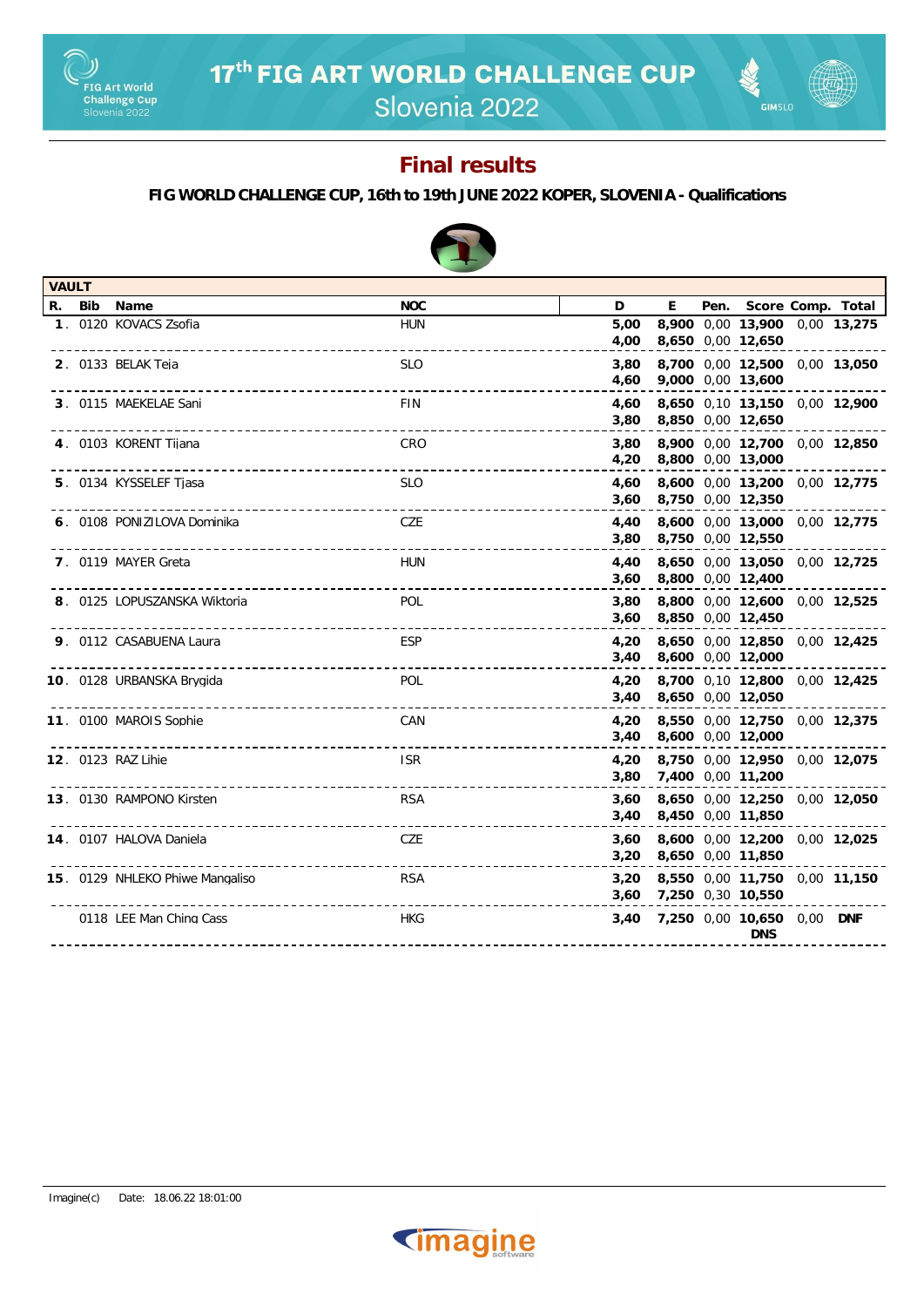

Slovenia 2022

# **GIMSLO**

### **Final results**

#### **FIG WORLD CHALLENGE CUP, 16th to 19th JUNE 2022 KOPER, SLOVENIA - Qualifications**



| <b>UNEVEN BARS</b> |            |                           |            |      |            |      |                   |      |                   |
|--------------------|------------|---------------------------|------------|------|------------|------|-------------------|------|-------------------|
| R.                 | <b>Bib</b> | Name                      | <b>NOC</b> | D    | E.         | Pen. |                   |      | Score Comp. Total |
| 1 <sup>1</sup>     |            | 0120 KOVACS Zsofia        | <b>HUN</b> | 6,20 | 7,900      |      | 0,00 14,100       | 0,00 | 14,100            |
| 2.                 |            | 0121 SZEKELY Zoja         | <b>HUN</b> | 5,90 | 7,850      |      | 0,00 13,750       | 0,00 | 13,750            |
| 3.                 |            | 0111 PETISCO Alba         | <b>ESP</b> | 5,40 | 7,650      |      | 0,00 13,050       | 0,00 | 13,050            |
| 4.                 |            | 0135 HRIBAR Lucija        | <b>SLO</b> | 5,00 | 8,000      |      | 0,00 13,000       | 0,00 | 13,000            |
| 5.                 |            | 0116 STACEY Ruby          | <b>GBR</b> | 5,10 | 7,900      |      | 0,00 13,000       | 0,00 | 13,000            |
|                    |            | 0112 CASABUENA Laura      | <b>ESP</b> | 5,20 | 7,650      |      | 0,00 12,850       | 0,00 | 12,850            |
|                    |            | 0143 MOKOSOVA Barbora     | <b>SVK</b> | 5,00 | 7,750      |      | 0,00 12,750       | 0,00 | 12,750            |
| 8.                 |            | 0123 RAZ Lihie            | <b>ISR</b> | 4,90 | 7,600      |      | 0,00 12,500       | 0,00 | 12,500            |
| 9.                 |            | 0117 STICKLER Poppy-Grace | GBR        | 4,80 | 7,650      |      | 0,00 12,450       | 0,00 | 12,450            |
| 10.                |            | 0115 MAEKELAE Sani        | <b>FIN</b> | 5,20 | 7,250      |      | 0,00 12,450       | 0,00 | 12,450            |
| 11.                |            | 0136 TRTNIK Zala          | <b>SLO</b> | 4,40 | 7.950      |      | 0,00 12,350       | 0,00 | 12,350            |
| 12.                |            | 0100 MAROIS Sophie        | CAN        | 4,40 | 7,700      |      | 0,00 12,100       | 0,00 | 12,100            |
| 13.                |            | 0131 BESSIT Tamsyn        | <b>RSA</b> | 4,30 |            |      | 7,200 0,00 11,500 | 0,00 | 11,500            |
| 14.                |            | 0125 LOPUSZANSKA Wiktoria | POL        | 4,10 | 7,150      |      | 0,00 11,250       | 0,00 | 11,250            |
| 15.                |            | 0127 KULCZYNSKA Emilia    | POL        | 4,40 | 6,800      |      | 0,00 11,200       | 0,00 | 11,200            |
| 16.                |            | 0104 ZWICKER Christina    | CRO        | 3,40 | 7,600      |      | 0,00 11,000       | 0,00 | 11,000            |
| 17.                |            | 0109 HALOVA Sabina        | CZE        | 3,80 | 6,950      |      | 0,00 10,750       | 0,00 | 10,750            |
| 18.                |            | 0107 HALOVA Daniela       | CZE        | 2,50 | 7,850      |      | 0,00 10,350       | 0,00 | 10,350            |
| 19.                |            | 0114 HAUTALA Ada          | <b>FIN</b> | 4,70 | 5,400      |      | 0,00 10,100       | 0,00 | 10,100            |
| 20.                |            | 0130 RAMPONO Kirsten      | <b>RSA</b> | 4,70 | 4,200      | 0,00 | 8,900             | 0,00 | 8,900             |
|                    |            | 21. 0122 TURISKI Andy     | <b>ISR</b> | 3,80 | 4,900 0,00 |      | 8,700             | 0,00 | 8,700             |

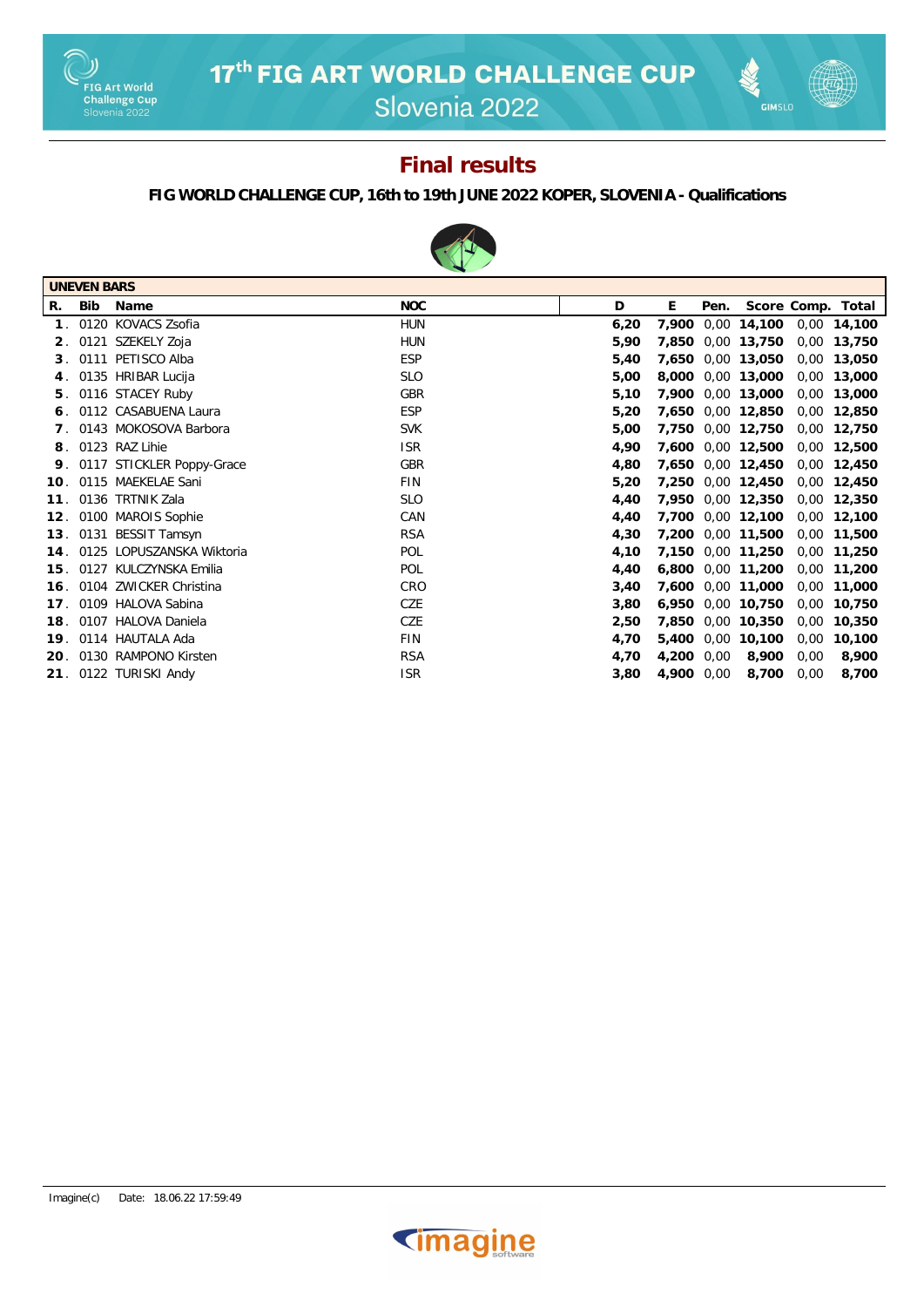



## **Final results**

#### **FIG WORLD CHALLENGE CUP, 16th to 19th JUNE 2022 KOPER, SLOVENIA - Qualifications**



|                 | <b>BALANCE BEAM</b> |                               |            |      |                   |             |      |                   |
|-----------------|---------------------|-------------------------------|------------|------|-------------------|-------------|------|-------------------|
| R.              | Bib                 | Name                          | <b>NOC</b> | D    | E<br>Pen.         |             |      | Score Comp. Total |
|                 |                     | 0120 KOVACS Zsofia            | <b>HUN</b> | 5,40 | 7.900             | 0,00 13,300 |      | 0,00 13,300       |
| 2 <sub>1</sub>  |                     | 0105 ZELCIC Tina              | CRO        | 4,80 | 8,100 0,00 12,900 |             |      | 0,00 12,900       |
| 3.              |                     | 0123 RAZ Lihie                | <b>ISR</b> | 5,30 | 7.350             | 0,00 12,650 | 0,00 | 12,650            |
| 4.              |                     | 0106 DEREK Ana                | CRO        | 5,40 | 7,150 0,00 12,550 |             |      | 0,00 12,550       |
| 5.              |                     | 0119 MAYER Greta              | <b>HUN</b> | 5,30 | 7.100             | 0,00 12,400 |      | 0,00 12,400       |
| 6.              |                     | 0100 MAROIS Sophie            | CAN        | 5,00 | 6.650 0.00 11.650 |             |      | 0,00 11,650       |
|                 |                     | 0124 DOR Geffen               | <b>ISR</b> | 4,60 | 7.000             | 0,00 11,600 | 0,00 | 11,600            |
| 8.              |                     | 0134 KYSSELEF Tjasa           | <b>SLO</b> | 4.40 | 7,200 0,10 11,500 |             | 0.00 | 11,500            |
| 9.              |                     | 0143 MOKOSOVA Barbora         | <b>SVK</b> | 4,20 | 7,250 0,00 11,450 |             | 0,00 | 11,450            |
| 10 <sub>1</sub> |                     | 0116 STACEY Ruby              | GBR        | 4,80 | 6.600             | 0,00 11,400 | 0,00 | 11,400            |
| 11.             |                     | 0115 MAEKELAE Sani            | <b>FIN</b> | 4,60 | 6,500 0,00 11,100 |             | 0,00 | 11,100            |
| 12 <sub>1</sub> |                     | 0110 TRNKOVA Lucie            | CZE        | 4,70 | 6,400             | 0,00 11,100 | 0,00 | 11,100            |
|                 |                     | 13. 0117 STICKLER Poppy-Grace | GBR        | 4.90 | 6,000 0,00 10,900 |             |      | 0,00 10,900       |
|                 |                     | 14. 0141 ZIVADINOVIC Kristina | <b>SRB</b> | 4,40 | 6,500             | 0,10 10,800 | 0,00 | 10,800            |
|                 |                     | 15. 0112 CASABUENA Laura      | <b>ESP</b> | 5,20 | 5,600 0,10 10,700 |             |      | 0,00 10,700       |
|                 |                     | 16. 0131 BESSIT Tamsyn        | <b>RSA</b> | 3.80 | 6.850             | 0,00 10,650 | 0,00 | 10.650            |
|                 |                     | 17. 0114 HAUTALA Ada          | <b>FIN</b> | 5,00 | 5,500 0,00 10,500 |             |      | 0,00 10,500       |
| 18.             |                     | 0135 HRIBAR Lucija            | <b>SLO</b> | 4,70 | 5,700             | 0,00 10,400 | 0,00 | 10,400            |
| 19.             |                     | 0128 URBANSKA Brygida         | POL        | 4,10 | 6.100             | 0,00 10,200 |      | 0,00 10,200       |
|                 |                     | 20. 0132 COOPER Tyde Kara     | <b>RSA</b> | 4,80 | 5,450 0,10 10,150 |             | 0,00 | 10,150            |
| 21.             |                     | 0142 DURDEVIC Andela          | <b>SRB</b> | 4,20 | 5,800 0.10        | 9,900       | 0.00 | 9.900             |
|                 |                     | 22. 0109 HALOVA Sabina        | CZE        | 4,00 | 5,600 0,00        | 9,600       | 0,00 | 9.600             |